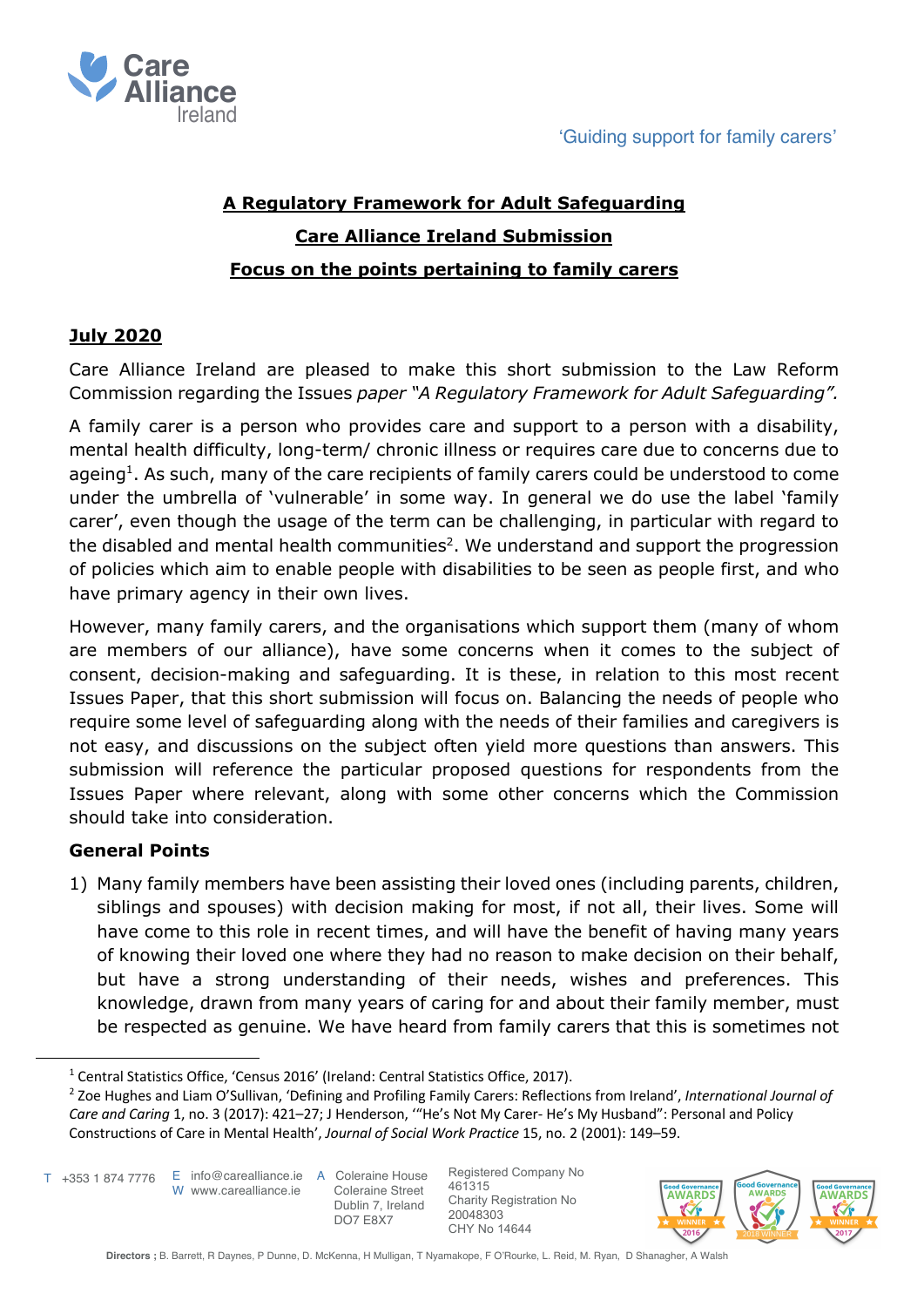

### 'Guiding support for family carers'

the case, with health and social care professionals in particular choosing to ignore their inputs, and causing more harm than good. An example of this is a situation whereby a person with a lifelong intellectual disability was an in-patient in a hospital for a specific medical reason, and their family member was not included in any discussions with their medical team, despite repeatedly informing the nursing staff of the communication and comprehension difficulties the patient had. In some cases family carers have been labelling as 'difficult' and 'controlling', undermining the overarching sentiment within the National Carers Strategy whereby family carers should be 'recognised and respected as key care partners'3.

- 2) The vast majority of family carers act solely in the best interests of the person they care for. We appreciate that abuse happens within caring contexts, however we dispute the idea that it is a regular occurrence. Some family carers have reported feeling like health and social care professionals, along with policy makers in these contexts, can suggest that by taking responsibility for certain facets of life for their loved one (such as financial, medical or educational) they are attempting to control or abuse them.
- 3) There is a piece of work that must be undertaken to bring family carers along- in particular older family carers who were told in the past that their loved one 'would never' be able to make their own decisions or live independently – with regards to decision making, capacity, and adult safeguarding.

## **Questions posed by the Issues paper**

#### **Issue 1:**

Q. 1.1 Do you consider that the proposed guiding principles, as set out above in paragraph 1.14 of the Issues Paper, would be a suitable basis to underpin adult safeguarding legislation in Ireland?

Broadly, yes. However, we also note that specific mention is given in the example of the Adult Support and Protection (Scotland) Act 2007 (paragraph 1.12) that regard must be given to the *'views and feelings of the adult's nearest relative, primary carer, a guardian or attorney, and any other person who has an interest in the adult's well-being or property'.* We would support the inclusion of a similar guiding principle here.

T +353 1 874 7776

W www.carealliance.je

E info@carealliance.ie A Coleraine House Coleraine Street Dublin 7, Ireland DO7 E8X7



<sup>&</sup>lt;sup>3</sup> Department of Health, 'The National Carers' Strategy' (Department of Health, 2012).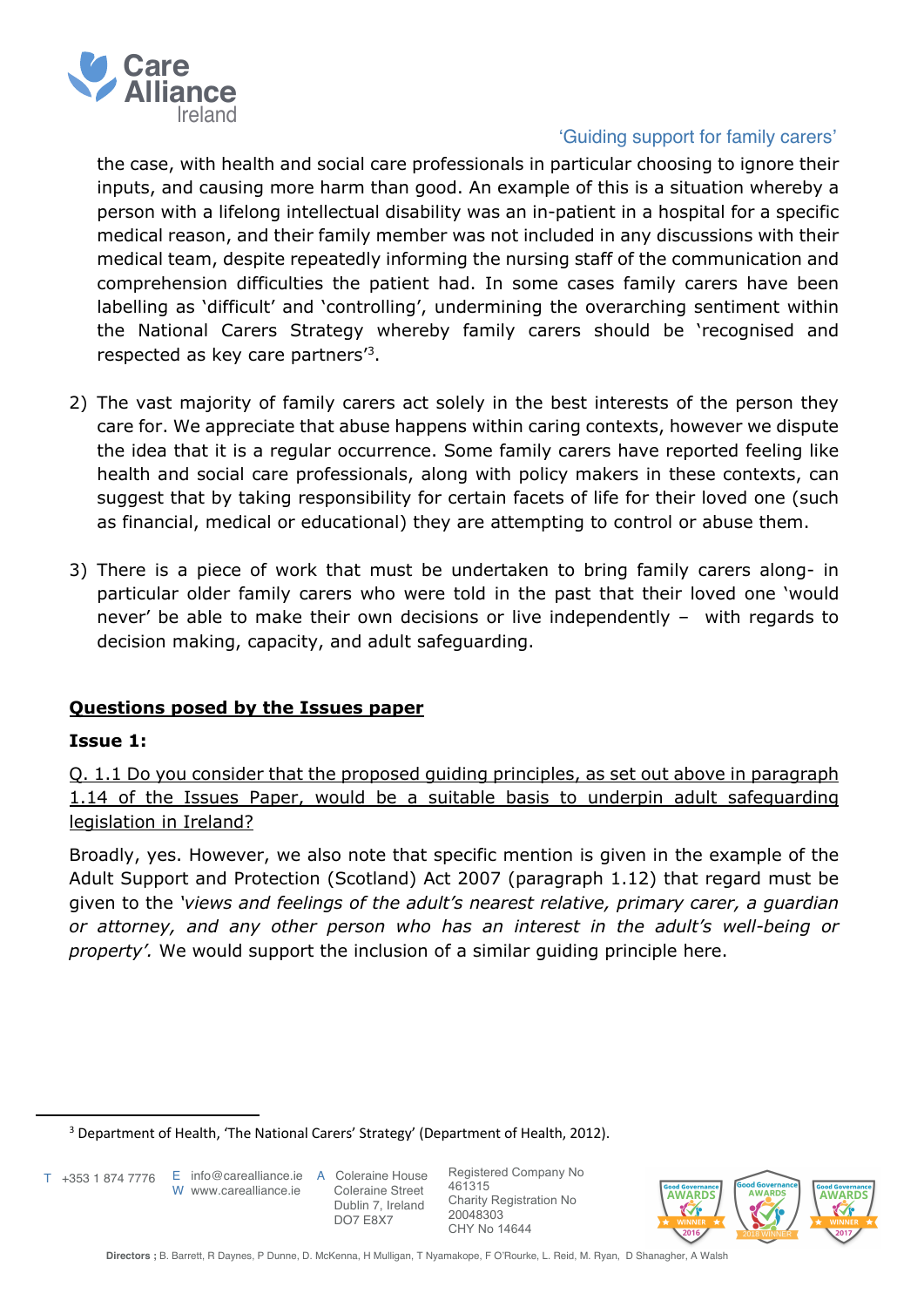

'Guiding support for family carers'

Q. 1.2 Do you consider that additional guiding principles should underpin the legislation? If yes, please outline the relevant additional guiding principles.

As above.

## **Issue 2:**

Q. 2.3 Do you consider that the Commission has, in Issue 2 of the Issues Paper, defined the following terms with sufficient clarity:

# (a) "safeguarding";

(b) "abuse" and "harm" (including whether you consider that the definition of "abuse" should include "harm" or whether "abuse" and "harm" should be separately defined);

## (c) "neglect";

(d) "capacity".

With regards to the legality of definitions, we do not have sufficient expertise in this area to offer guidance. However, with regards to the issue of capacity, family carers have reported feeling that their longstanding understanding of the capacity of their family member to make certain decisions is often ignored, or dismissed. This does not mean that family carers understanding of the capacity of the person they care for should be the only perspective considered, but that their understanding built up through many years of care and communication should be included as a key aspect in any robust evaluation of capacity.

## **Issue 5:**

Q. 5.1 The Commission has discussed the following 5 possible institutional or organisational models for the regulation of adult safeguarding:

- Establishing a regulatory body within the Health Service Executive
- Establishing a regulatory body as an executive office of the Department of Health
- Establishing a regulatory body as an independent agency
- Amalgamating a regulatory body with an existing agency
- Conferring additional regulatory powers on an existing body or bodies.

## In your view:

(a) which of the above is the most appropriate institutional or organisational model for the regulation of adult safeguarding?

Given the broad remit of adult safeguarding, we would be of the opinion that establishing a regulatory body as an independent agency is the most appropriate model. The reason for this is that most services which are provided for those adults who would come under the auspices of adult safeguarding policy are either directly provided by, or funded by, either the Department of Health or the HSE. Many families who may wish to report issues of safeguarding are in receipt of supports or services from either of these

T +353 1 874 7776

E info@carealliance.ie A Coleraine House W www.carealliance.je

 Coleraine Street Dublin 7, Ireland DO7 E8X7